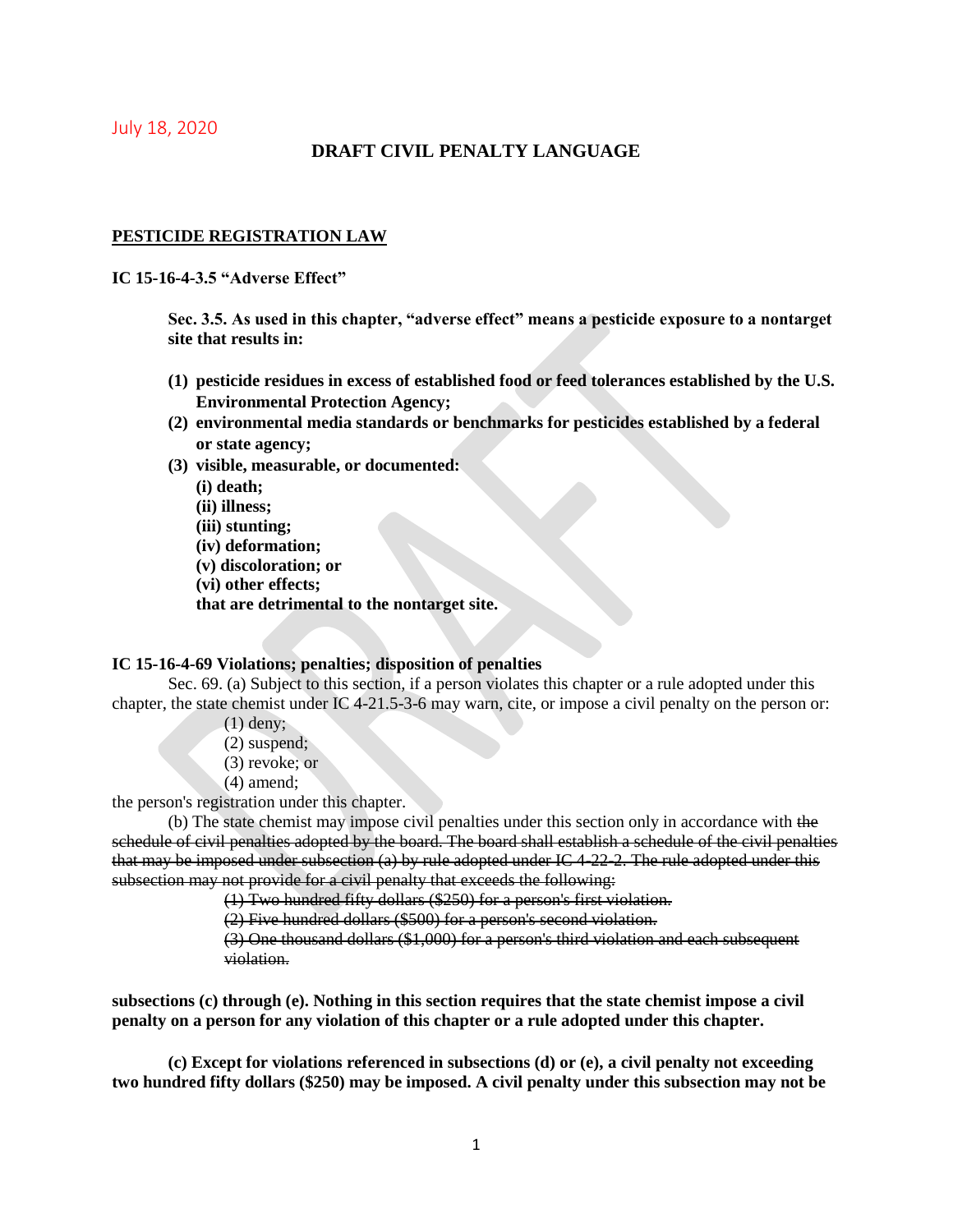**imposed unless a warning for violation has previously been issued to the person for the same violation within the previous five (5) years.**

**(d) A civil penalty not exceeding five hundred dollars (\$500) may be imposed for each of the following violations:**

> **(1) IC 15-16-4-57(1) or IC 15-16-4-66(1), unknowingly produce, distribute, display, sell, offer for sale, or transport a nonregistered pesticide product.**

> **(2) IC 15-16-4-57(2), produce, distribute, display, sell, offer for sale, or transport a pesticide product with labeling claims or directions for use different from that registered.**

> **(3) IC 15-16-4-57(3), produce, distribute, display, sell, offer for sale, or transport a pesticide product with composition different from that registered.**

> **(4) IC 15-16-4-57(4), produce, distribute, display, sell, offer for sale, or transport a pesticide product with incomplete or illegible label or in a container other than manufacturer's immediate, unbroken, and approved or authorized container.**

**(5) IC 15-16-4-57(5), IC 15-16-4-66(2), or IC 15-16-4-66(3), produce, distribute, display, sell, offer for sale, or transport an adulterated or misbranded pesticide product.**

**(6) 355 IAC 5-4-1(a), store a nonrestricted general use pesticide in a minibulk pesticide storage container outside of secondary containment.**

**(7) 357 IAC 1-3-3, unknowingly distribute a restricted use pesticide without a dealer registration.**

**(e) A civil penalty of one thousand dollars (\$1000) may be imposed for each of the following violations:**

> **(1) IC 15-16-4-57(1) or IC 15-16-4-66(1), knowingly produce, distribute, display, sell, offer for sale, or transport a nonregistered pesticide product.**

**(2) IC 15-16-4-57(9), produce, distribute, sell, offer for sale, or transport a pesticide that violates the Federal Insecticide, Fungicide, and Rodenticide Act (U.S.C. 136 et seq.) or regulations adopted under the Act.** 

**(3) IC 15-16-4-59(6), after notice, refuse to comply with this chapter, the rules adopted under these chapters, or any lawful written order of the state chemist or board**.

**(4) IC 15-16-4-67 or IC 15-16-4-68, produce, handle, transport, store, display, dispose, or distribute a pesticide product or pesticide product container in a manner that may endanger or cause injury to humans, beneficial vegetation, crops, livestock, wildlife, beneficial insects, the environment, food, feed, or other associated products.**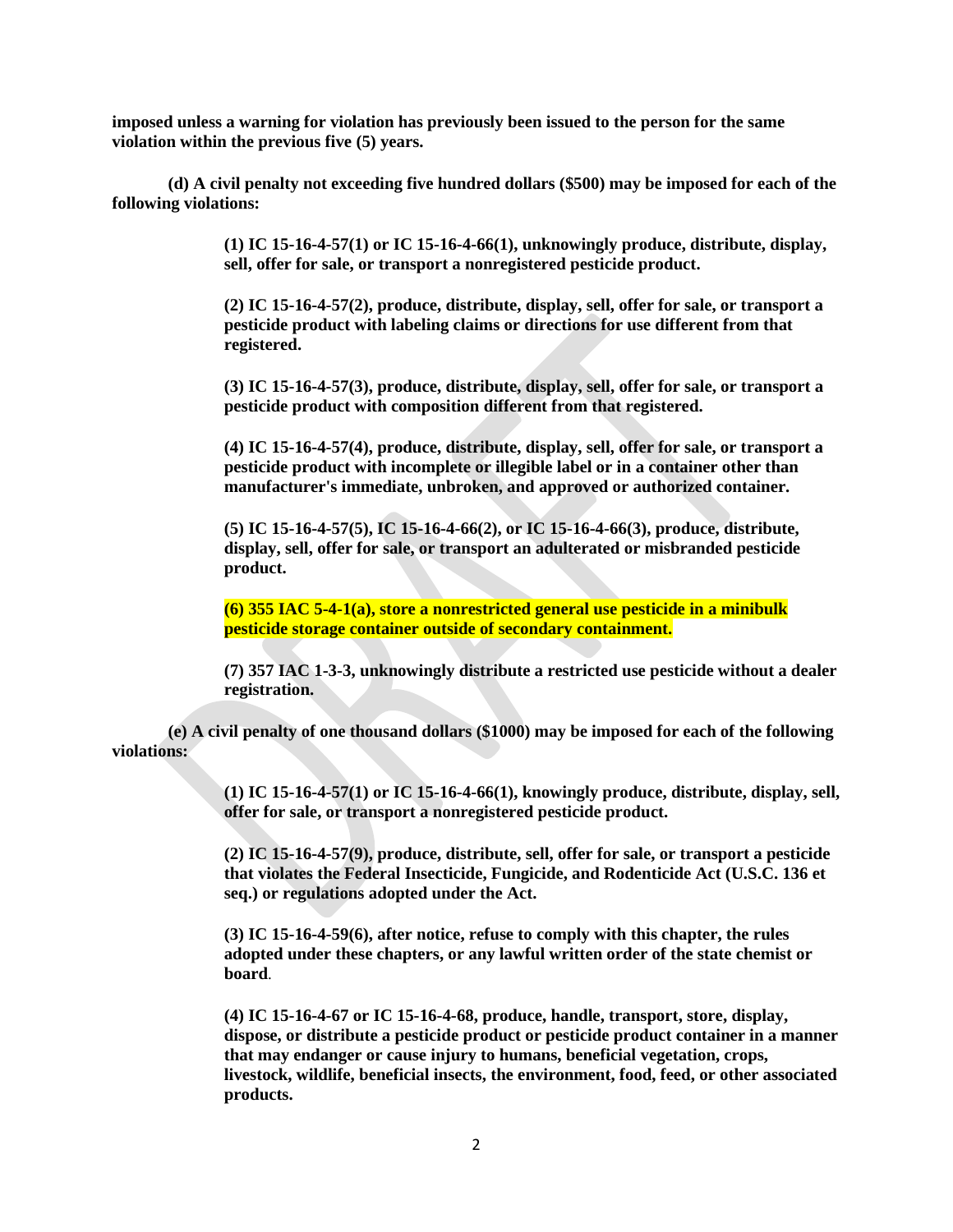**(5) IC 15-16-4-73(c), sell, use, or remove without written permission from the state chemist or by a court order a pesticide product placed under a stop sale, use, or removal order by the state chemist.**

**(6) IC 15-16-4-77, recklessly, knowingly, or intentionally impede or prevent the state chemist or the state chemist's agent in the performance of the state chemist's duty.**

#### **(7) 355 IAC 5-4-1(a), store:**

**(a) any pesticide in a bulk pesticide storage container; or** 

**(b) a restricted use pesticide in a minibulk pesticide storage container; outside of secondary containment.**

**(8) 357 IAC 1-3-2, distribute a restricted use pesticide to a noncertified user.**

**(9) 357 IAC 1-3-3, knowingly distribute a restricted use pesticide without a dealer registration.**

**(f) The amount of the civil penalty for any of the violations listed in subsection (e) may not be adjusted by the state chemist. The amount of the civil penalty for any of the violations listed in subsection (c) or (d) may be adjusted downward from the maximum to account for each of the following mitigating actions taken by the person responsible for the violation.**

> **(1) Cooperation with the state chemist during the investigation or inspection process (20%).**

**(2) Corrective action to prevent future similar violations (20%).**

**(3) Remedial action to compensate a victim for adverse effects that resulted from the violation (20%).**

 $\left(\frac{1}{\epsilon}\right)$  (g) A proceeding under IC 4-21.5-3 that involves the imposition of a civil penalty may be consolidated with any other proceeding commenced under IC 4-21.5 to enforce this chapter or the rules adopted under this chapter.

(d) **(h)** Money collected for civil penalties imposed under this section shall be credited to the office of Purdue pesticide programs. The money may be used only to provide education about pesticides. *As added by P.L.2-2008, SEC.7. Amended by P.L.91-2020, SEC.11.*

## **USE & APPLICATION LAW**

**IC 15-16-5-0.5 "Adverse Effect"**

**Sec. 0.5. As used in this chapter, "adverse effect" has the meaning set forth in IC 15-16-4-3.5.**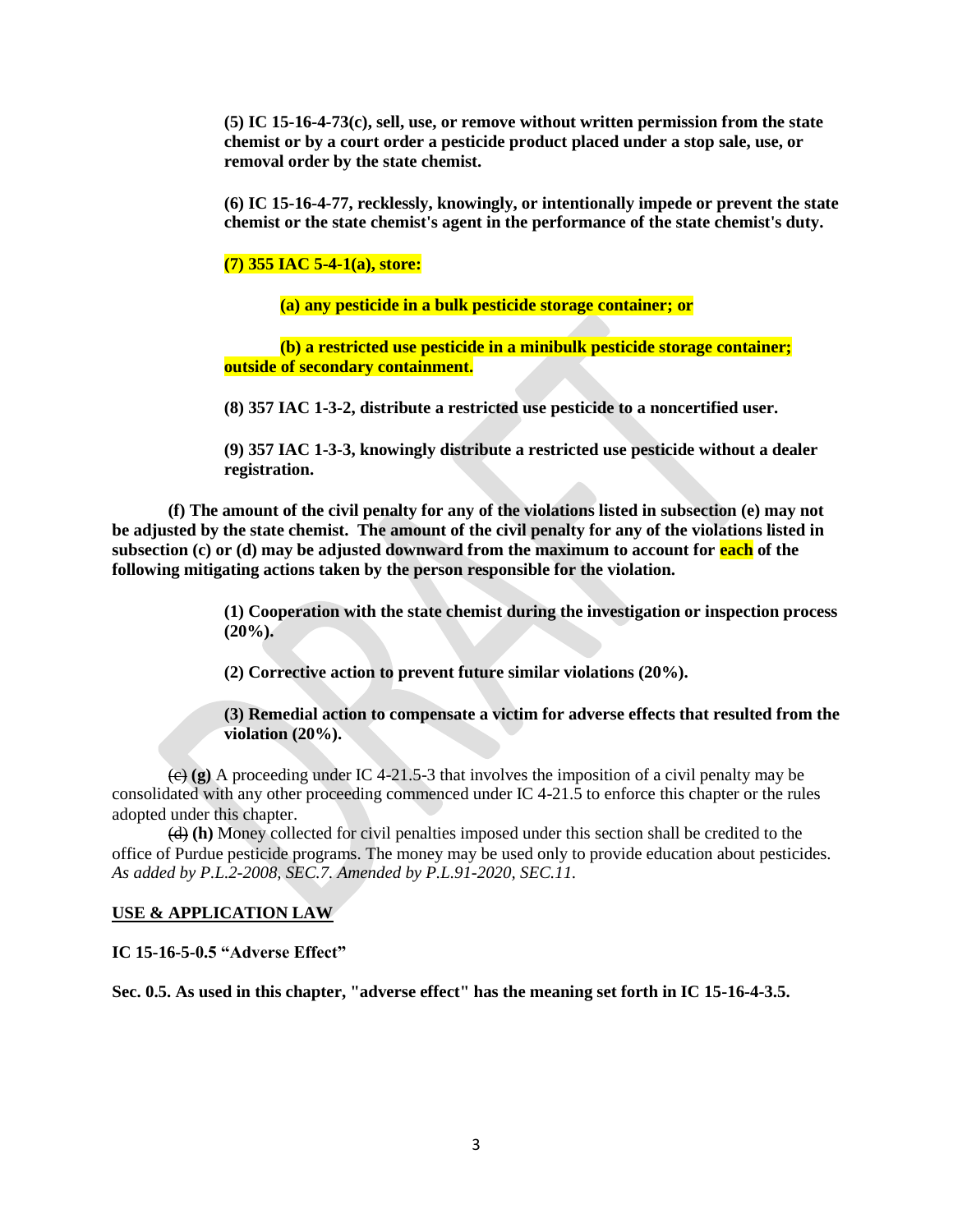#### **IC 15-16-5-66 Violations; civil penalties; disposition of penalties**

Sec. 66. (a) The state chemist may impose civil penalties under this section only in accordance with the schedule of civil penalties adopted by the board. **subsections (b) through (d). Nothing in this section requires that the state chemist impose a civil penalty on a person for any violation of this chapter or a rule adopted under this chapter.**

(b) The board shall establish a schedule of civil penalties that may be imposed under section 65 of this chapter by rule adopted under IC 4-22-2. The rule adopted under this subsection may not provide for a civil penalty that exceeds the following:

> (1) For a violation committed by a person who is required to be certified as a private applicator, one hundred dollars (\$100).

(2) For a violation by a person who is not described in subdivision (1), the following:

(A) Two hundred fifty dollars (\$250) for a person's first violation.

(B) Five hundred dollars (\$500) for a person's second violation.

(C) One thousand dollars (\$1,000) for a person's third violation and each subsequent violation.

**(b) Except for violations referenced in subsections (c) or (d), a civil penalty not exceeding two hundred fifty dollars (\$250) may be imposed. A civil penalty under this subsection may not be imposed unless a warning for violation has previously been issued to the person for the same violation within the previous five (5) years.**

**(c) A civil penalty not exceeding five hundred dollars (\$500) may be imposed for each of the following violations:**

> **(1) IC 15-16-5-65(2), recommend, use, or supervise the use of a nonrestricted general use pesticide product in a manner inconsistent with its labeling and resulting in an adverse effect.**

**(2) IC 15-16-5-65(2), recommend, use, or supervise the use of a restricted use pesticide product in a manner inconsistent with its labeling and resulting in no adverse effect.**

**(3) IC 15-16-5-65(7), after written notice, neglect to keep and maintain the records required by IC 15-16-5.**

**(4) IC 15-16-5-65(8), make false records, invoices, or reports.**

**(5) IC 15-16-5-65(9), unknowingly engage in or profess to engage in the business of using a pesticide or any other product regulated under this chapter or by rules adopted under this chapter or making a diagnostic inspection to determine infestations of a wood destroying pest for hire on the property of another without having a pesticide business license issued by the state chemist.**

**(6) IC 15-16-5-65(10), unknowingly use a restricted use pesticide without having an applicator, who is licensed or permitted under IC 15-16-5, in direct supervision.**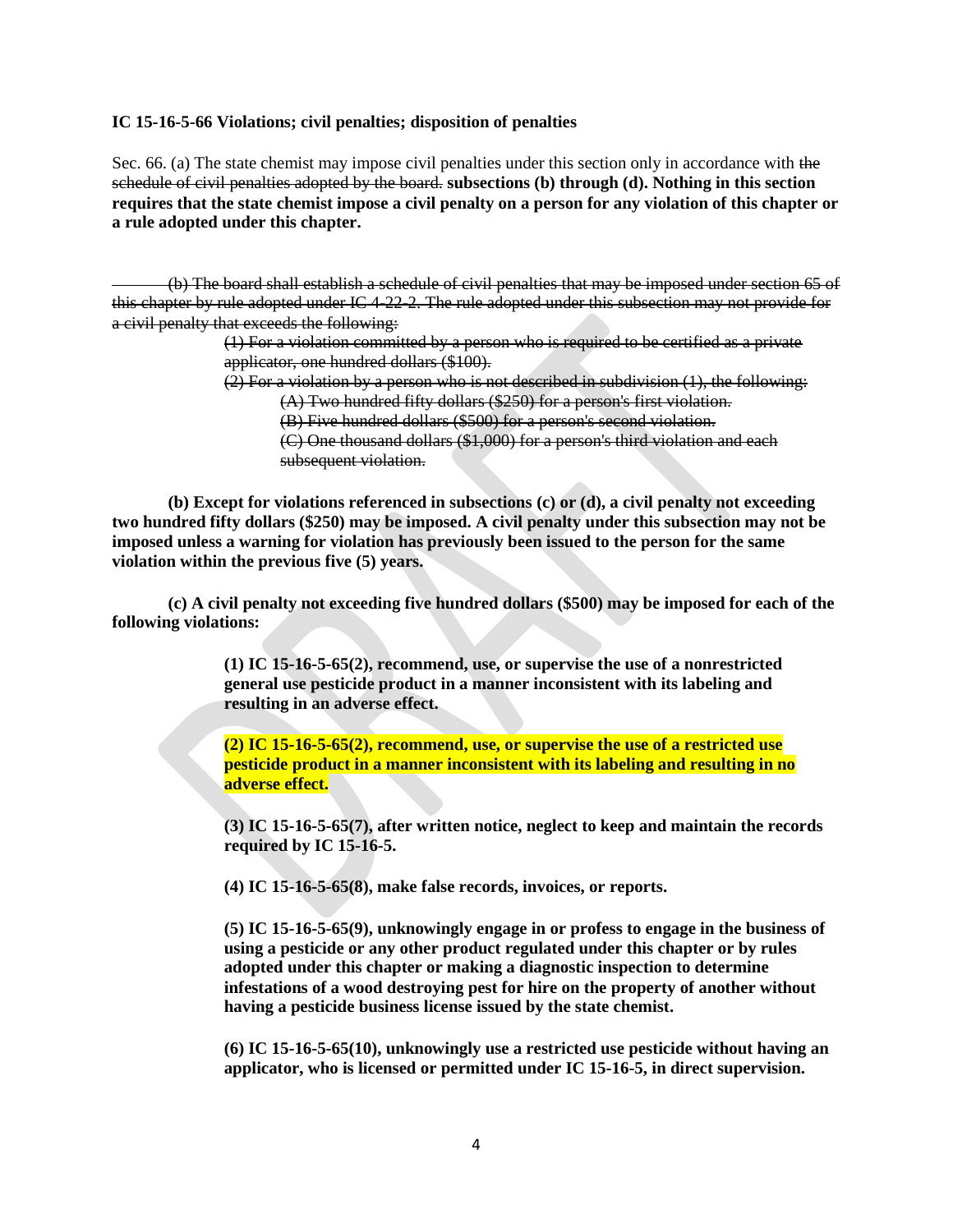**(7) IC 15-16-5-65(12), after written notice, neglect to comply with any limitations or restrictions on or in a duly issued license, permit, registration, or certification.**

**(8) IC 15-16-5-65(14), make false or misleading statements during or after an inspection concerning any infestation or infection of pests**.

**(9) IC 15-16-5-65(16), knowingly purchase or use a pesticide product that was not registered under IC 15-16-4.**

**(10) 357 IAC 1-12-2, apply a nonrestricted general use pesticide in a manner that allows it to drift from the target site in sufficient quantity to cause an adverse effect to a nontarget site.**

**(d) A civil penalty not exceeding one thousand dollars (\$1000) may be imposed for each of the following violations:**

> **(1) IC 15-16-5-64, produce, transport, store, handle, or dispose, or of any pesticide product or pesticide product container in a manner that may cause injury to humans, beneficial vegetation, crops, livestock, wildlife, or beneficial insects, or pollute any waterway in a manner harmful to any wildlife in a waterway.**

**(2) IC 15-16-5-65(2), recommend, use, or supervise the use of a restricted use pesticide product in a manner inconsistent with its labeling and resulting in an adverse effect.**

**(3) IC 15-16-5-65(5), operate in a careless or negligent manner.**

**(4) IC 15-16-5-65(6), after written notice, refuse to comply with this chapter or rules adopted under this chapter, or any lawful order of the state chemist or board.**

**(5) IC 15-16-5-65(7), refuse to keep and maintain the records required by IC 15-16-5 or to make reports and supply information when required or requested by the state chemist in the course of an investigation or inspection.**

**(6) IC 15-16-5-65(8), intentionally make fraudulent records, invoices, or reports.**

**(7) IC 15-16-5-65(9) knowingly engage in or profess to engage in the business of using a pesticide or any other product regulated under IC 15-16-5 or by rules adopted under IC 15-16-5 or making a diagnostic inspection to determine infestations of a wood destroying pest for hire on the property of another without having a pesticide business license issued by the state chemist.**

**(8) IC 15-16-5-65(10), knowingly use a restricted use pesticide without having an applicator, who is licensed or permitted under IC 15-16-5, in direct supervision.**

**(9) IC 15-16-5-65(11), use fraud or misrepresentation in making an application for, or renewal of, a license, permit, registration, or certification.**

**(10) IC 15-16-5-65(12),** r**efuse to comply with any limitations or restrictions on or in a duly issued license, permit, registration, or certification.**